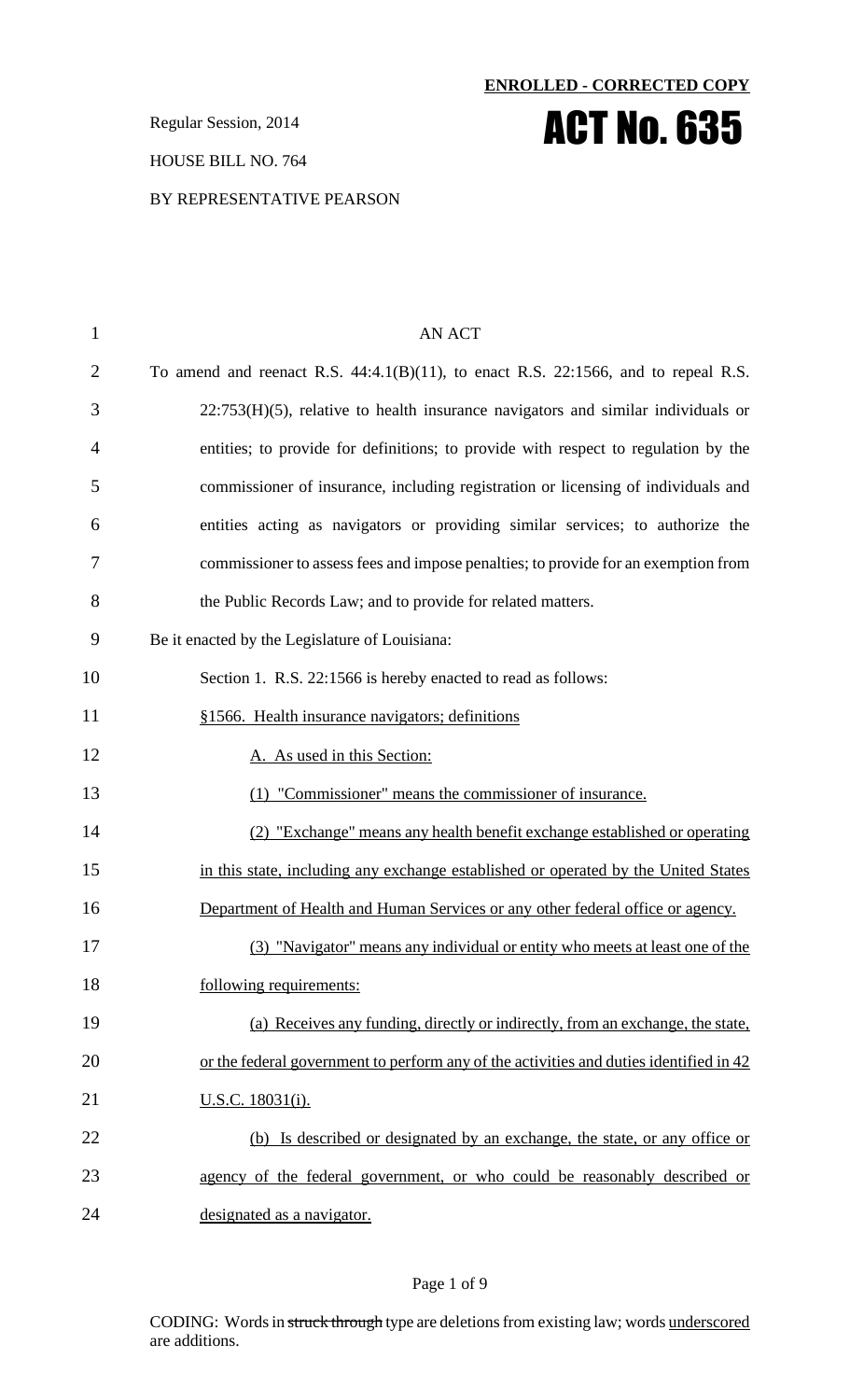| $\mathbf{1}$   | (c) Is employed by or is a volunteer on behalf of a navigator or navigator             |
|----------------|----------------------------------------------------------------------------------------|
| $\overline{2}$ | entity for the purposes of conducting consumer outreach or education, or for the       |
| 3              | purposes of facilitating enrollment in qualified health plans.                         |
| $\overline{4}$ | (4) "Non-navigator personnel" means any individual or entity that facilitates          |
| 5              | enrollment of individuals or employers in a health benefit plan or public insurance    |
| 6              | program offered through an exchange and is certified, designated, or reasonably        |
| 7              | described as an in-person assister, enrollment assister, application counselor, or     |
| 8              | application assister.                                                                  |
| 9              | $B(1)$ The legislature finds that regulation of navigators and non-navigator           |
| 10             | personnel, including registration or licensure by the commissioner, to ensure that     |
| 11             | they are properly trained and knowledgeable in the subject matter of individual and    |
| 12             | group health insurance benefit plans and insurance coverages is necessary to avoid     |
| 13             | substantial risk to the health, safety, and welfare of the people of this state.       |
| 14             | (2) Navigators and non-navigator personnel shall be subject to regulation by           |
| 15             | the commissioner as provided in this Section.                                          |
| 16             | (a) No individual or entity shall act as, offer to act as, or market any service       |
| 17             | as a navigator in this state unless licensed as a navigator by the commissioner        |
| 18             | pursuant to this Section.                                                              |
| 19             | (b) Individuals or entities conducting activities as non-navigator personnel,          |
| 20             | such as in-person assisters, enrollment assisters, application counselors, or          |
| 21             | application assisters, shall register with the commissioner in the manner and form     |
| 22             | prescribed by the commissioner. An entity conducting non-navigator activities may      |
| 23             | register its non-navigator personnel with the commissioner on their behalf.            |
| 24             | (3) The following individuals or entities are exempt from the provisions of            |
| 25             | this Section and shall not be considered navigators or non-navigator personnel:        |
| 26             | (a) Individuals who facilitate enrollment in a health benefit plan without             |
| 27             | receiving any form of direct or indirect compensation or who are employed by an        |
| 28             | employer who directly or indirectly benefits from enrollment in a health benefit plan, |
| 29             | such as individuals assisting in the enrollment of family members, tutors acting for   |
| 30             | a minor child or acting as a continuing tutor, individuals with the authority to       |

# Page 2 of 9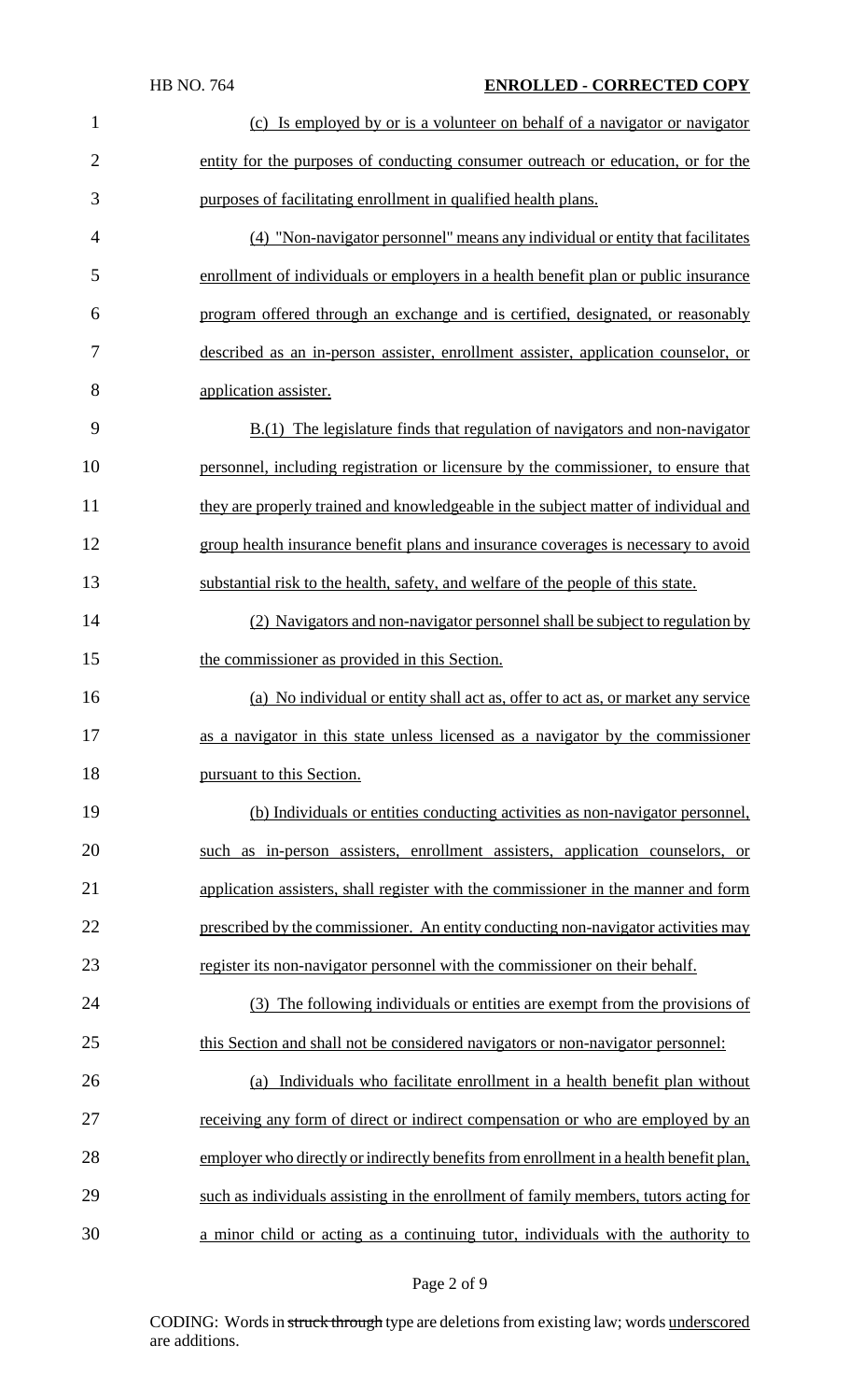|                | <b>HB NO. 764</b>                  | <b>ENROLLED - CORRECTED COPY</b>                                                    |
|----------------|------------------------------------|-------------------------------------------------------------------------------------|
| $\mathbf{1}$   |                                    | contract on behalf of interdicted persons, or a mandatary with the authority to     |
| $\overline{2}$ | contract on behalf of a principal. |                                                                                     |
| 3              |                                    | (b) Employees of an employer who facilitates enrollment in the health               |
| 4              | benefit plan of the employer.      |                                                                                     |
| 5              |                                    | (c) A licensed insurance producer.                                                  |
| 6              |                                    | (d) An attorney in good standing who is licensed or authorized to act as an         |
| 7              | attorney in this state.            |                                                                                     |
| 8              |                                    | (e) An employee of a health insurance issuer, including a health maintenance        |
| 9              | organization.                      |                                                                                     |
| 10             |                                    | (f) Any individual or entity granted an exemption by the commissioner. For          |
| 11             |                                    | the purposes of granting exemptions from the provisions of this Section, the        |
| 12             |                                    | commissioner may grant exemptions in a manner and form determined by the            |
| 13             | commissioner.                      |                                                                                     |
| 14             |                                    | $C(1)$ An individual applying for registration as non-navigator personnel with      |
| 15             |                                    | the commissioner shall complete a registration form as prescribed by the            |
| 16             | commissioner.                      |                                                                                     |
| 17             |                                    | (2) Any individual applying for a navigator license shall make application          |
| 18             |                                    | to the commissioner on a form prescribed by the commissioner. Such individual       |
| 19             |                                    | shall meet each of the following requirements:                                      |
| 20             |                                    | (a) Be at least eighteen years of age.                                              |
| 21             |                                    | (b) Intends to conduct business as a navigator in this state.                       |
| 22             |                                    | (c) Is not disqualified for having committed any act that would be grounds          |
| 23             |                                    | for denial or revocation of an insurance producer license pursuant to R.S. 22:1554. |
| 24             |                                    | (d) Has completed all required training and education prescribed by any             |
| 25             |                                    | office or agency of the federal government or by an exchange.                       |
| 26             | (e)                                | Has identified the entity licensed as a navigator with which he is                  |
| 27             |                                    | affiliated and by which he is supervised, if applicable.                            |
| 28             |                                    | (3) Each entity licensed as a navigator shall, in a manner and frequency            |
| 29             |                                    | prescribed by the commissioner, provide the commissioner with an accurate list of   |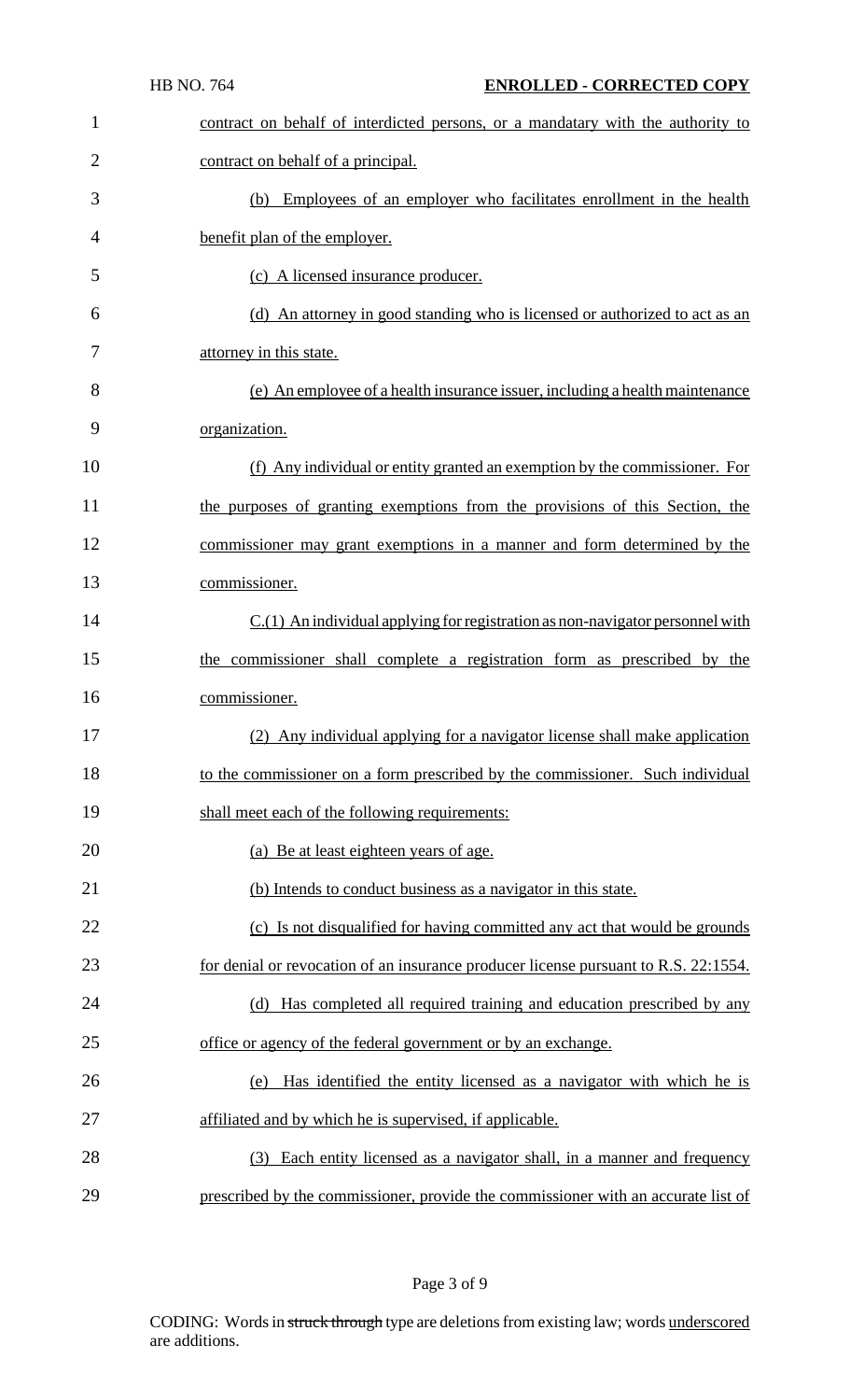| $\mathbf{1}$   | all licensed individual navigators that it employs, in addition to completing an      |
|----------------|---------------------------------------------------------------------------------------|
| $\overline{2}$ | application for a navigator license.                                                  |
| 3              | (4) A navigator license shall be valid for a period of two years from the date        |
| $\overline{4}$ | the license is issued. The commissioner shall prescribe the form for an application   |
| 5              | for renewal of a license.                                                             |
| 6              | An individual applying for a navigator license shall submit any<br>(5)                |
| 7              | documents that the commissioner deems necessary to verify the information             |
| 8              | contained in a license application, shall submit a full set of fingerprints to the    |
| 9              | commissioner, and shall successfully complete a criminal history and regulatory       |
| 10             | background check as provided for pursuant to this Section.                            |
| 11             | (6) For any individual applying for licensure as or licensed as a navigator,          |
| 12             | the commissioner may prescribe any education, training, or examinations in addition   |
| 13             | to education, training, or examinations required by any office or agency of the       |
| 14             | federal government or by an exchange; however, such additional education, training,   |
| 15             | or examinations shall not exceed thirty hours for initial education, training, or     |
| 16             | examinations and fifteen hours per year for continuing educational purposes when      |
| 17             | combined with education, training, or examinations required by any office or agency   |
| 18             | of the federal government or by an exchange.                                          |
| 19             | $D(1)$ In order to make a determination of license eligibility for individuals        |
| 20             | applying for a navigator license, the commissioner shall require fingerprints of      |
| 21             | applicants and submit the fingerprints and the fees required to perform the criminal  |
| 22             | history record checks to the Louisiana Bureau of Criminal Identification and          |
| 23             | Information for state and national criminal history record checks. The commissioner   |
| 24             | shall require a criminal history record check on each applicant in accordance with    |
| 25             | this Subsection. The commissioner shall require each applicant to submit a full set   |
| 26             | of fingerprints in order for the commissioner to obtain and receive national criminal |
| 27             | history records from the Criminal Justice Information Services Division of the        |
| 28             | Federal Bureau of Investigation.                                                      |
| 29             | (2) The commissioner may contract for the collection, transmission, and               |
| 30             | resubmission of fingerprints required under this Subsection. If the commissioner      |

# Page 4 of 9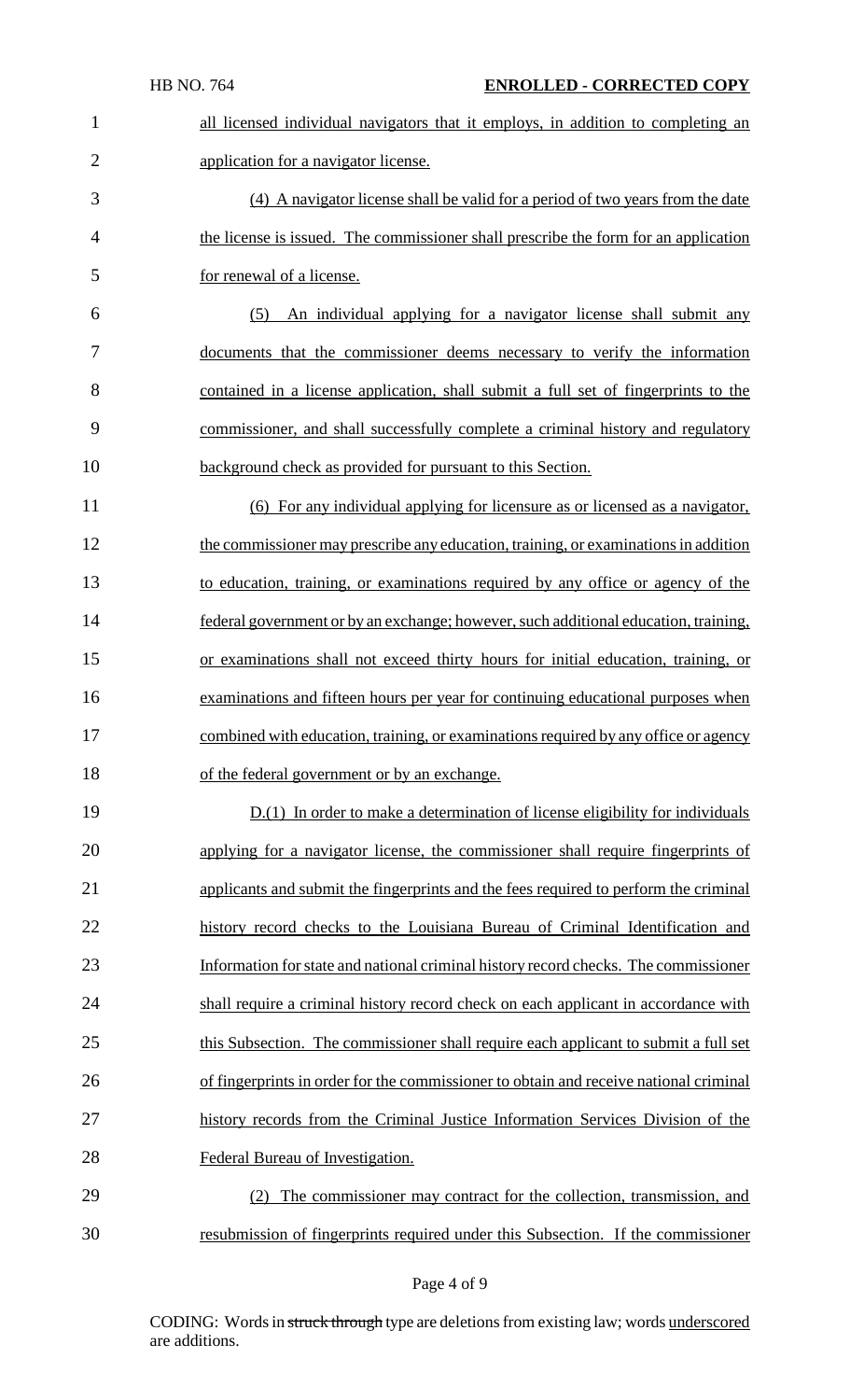#### HB NO. 764 **ENROLLED - CORRECTED COPY**

1 does so, the fee for collecting and transmitting fingerprints and the fee for the 2 criminal history record check shall be payable directly to the contractor by the applicant. The commissioner may agree to a reasonable fingerprinting fee to be charged by the contractor.

 (3) The commissioner shall treat and maintain an applicant's fingerprints and any criminal history record information obtained pursuant to this Section as confidential, shall apply security measures consistent with the Criminal Justice Information Services Division of the Federal Bureau of Investigation standards for the electronic storage offingerprints and necessary identifying information, and shall 10 limit the use of records solely to the purposes authorized in this Section. The fingerprints and any criminal history record information shall be exempt from the Public Records Law, R.S. 44:1 et seq., shall not be subject to subpoena, other than a subpoena issued in a criminal proceeding or investigation, shall be confidential by law and privileged, and shall not be subject to discovery or admissible in evidence in any private civil action.

16 E.(1) A navigator may:

 (a) Provide fair and impartial information and services in connection with eligibility, enrollment, and program specifications of any health benefit plan issued or issued for delivery in thisstate, including information about the costs of coverage, advanced payment of premium tax credits, and cost sharing reductions.

 (b) Facilitate the selection of a health benefit plan offered for sale on an exchange.

 (c) Initiate the enrollment process for a health benefit plan offered for sale 24 on an exchange.

 (d) Provide referrals to the Department of Insurance or other local, state, or federal offices or agencies for any grievance, complaint, or inquiry in connection 27 with a health benefit plan or health insurance issuer, including a health maintenance organization.

 (e) Carry out any activities required or authorized pursuant to 42 U.S.C. 18031(i).

#### Page 5 of 9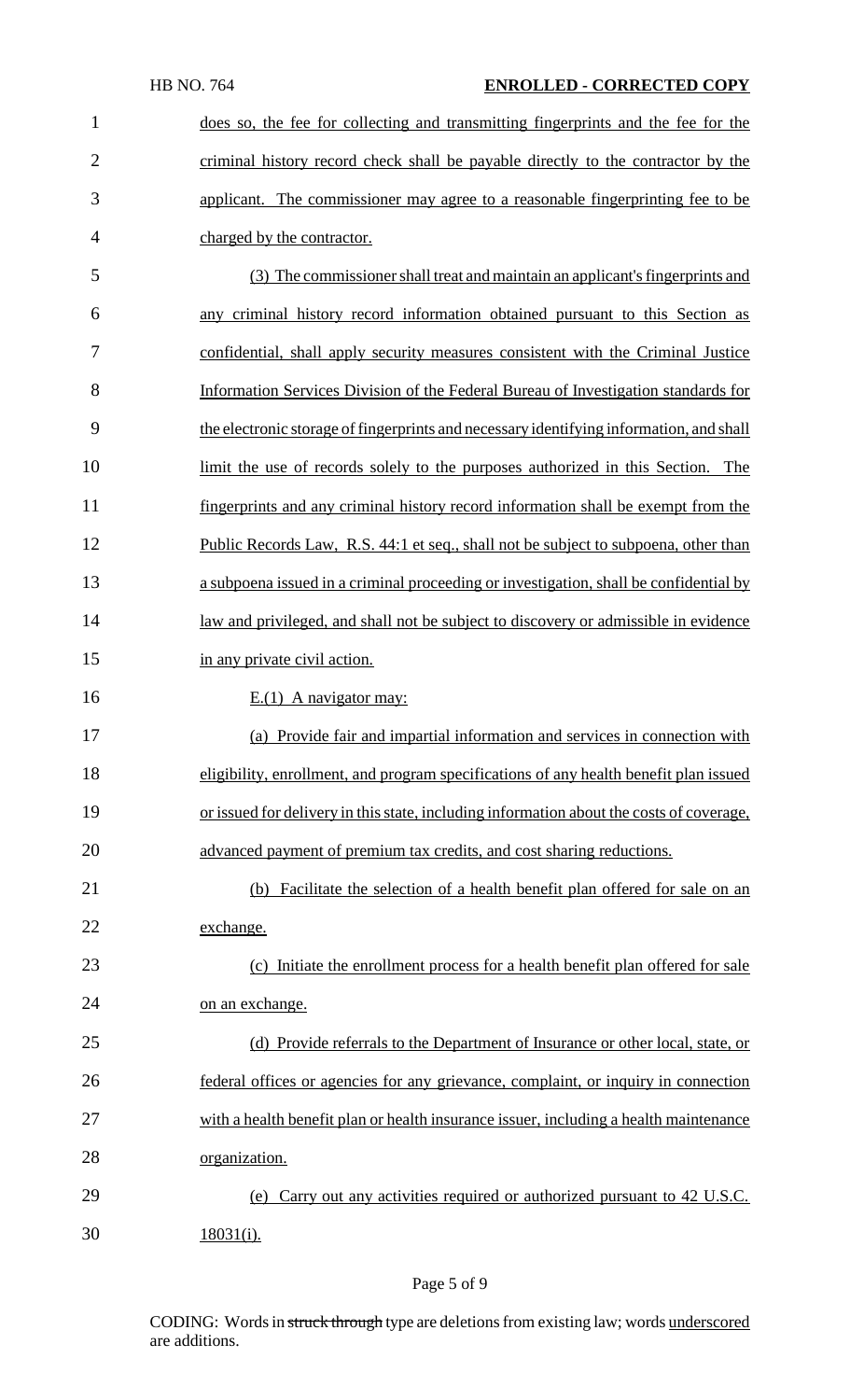|    | <b>HB NO. 764</b>       | <b>ENROLLED - CORRECTED COPY</b>                                                       |
|----|-------------------------|----------------------------------------------------------------------------------------|
| 1  | (2)                     | Non-navigator personnel may carry out the functions and duties                         |
| 2  |                         | authorized for non-navigator personnel under 45 CFR Part 155 and shall:                |
| 3  |                         | (a) Disclose all conflicts of interest that the non-navigator personnel may            |
| 4  |                         | have with health insurance issuers to enrollees and potential enrollees in a health    |
| 5  | benefit plan.           |                                                                                        |
| 6  |                         | (b) Not receive any form of compensation, whether direct or indirect, from             |
| 7  |                         | a health insurance issuer or an issuer of health stop loss insurance if prohibited by  |
| 8  | federal law.            |                                                                                        |
| 9  |                         | (c) Not disclose any information obtained in the course of non-navigator               |
| 10 |                         | personnel activities where such information is confidential or protected from          |
| 11 | disclosure by law.      |                                                                                        |
| 12 |                         | F. Unless an individual navigator or non-navigator personnel possesses an              |
| 13 |                         | accident and health insurance producer license, no navigator or non-navigator          |
| 14 | personnel shall:        |                                                                                        |
| 15 |                         | (1) Sell, solicit, or negotiate a health benefit plan or any form of accident and      |
| 16 | health insurance.       |                                                                                        |
| 17 | (2)                     | Engage in any activity that would exclusively require an insurance                     |
| 18 | producer license.       |                                                                                        |
| 19 |                         | (3) Provide partial advice concerning the benefits, terms, and features of             |
| 20 |                         | health benefit plans or offer advice about which health benefit plan, health insurance |
| 21 |                         | issuer, or health maintenance organization is better or worse for a particular         |
| 22 | individual or employer. |                                                                                        |
| 23 | (4)                     | Recommend or endorse a particular health benefit plan or health                        |
| 24 |                         | insurance issuer or health maintenance organization.                                   |
| 25 |                         | (5) Provide any plan specific or product specific information or services              |
| 26 |                         | related to any health benefit plan issued or issued for delivery in this state if such |
| 27 |                         | health benefit plan is not offered for sale on an exchange.                            |
| 28 |                         | (6) Disclose any information obtained in the course of navigator activities            |
| 29 |                         | where such information is confidential or protected from disclosure by law.            |

# Page 6 of 9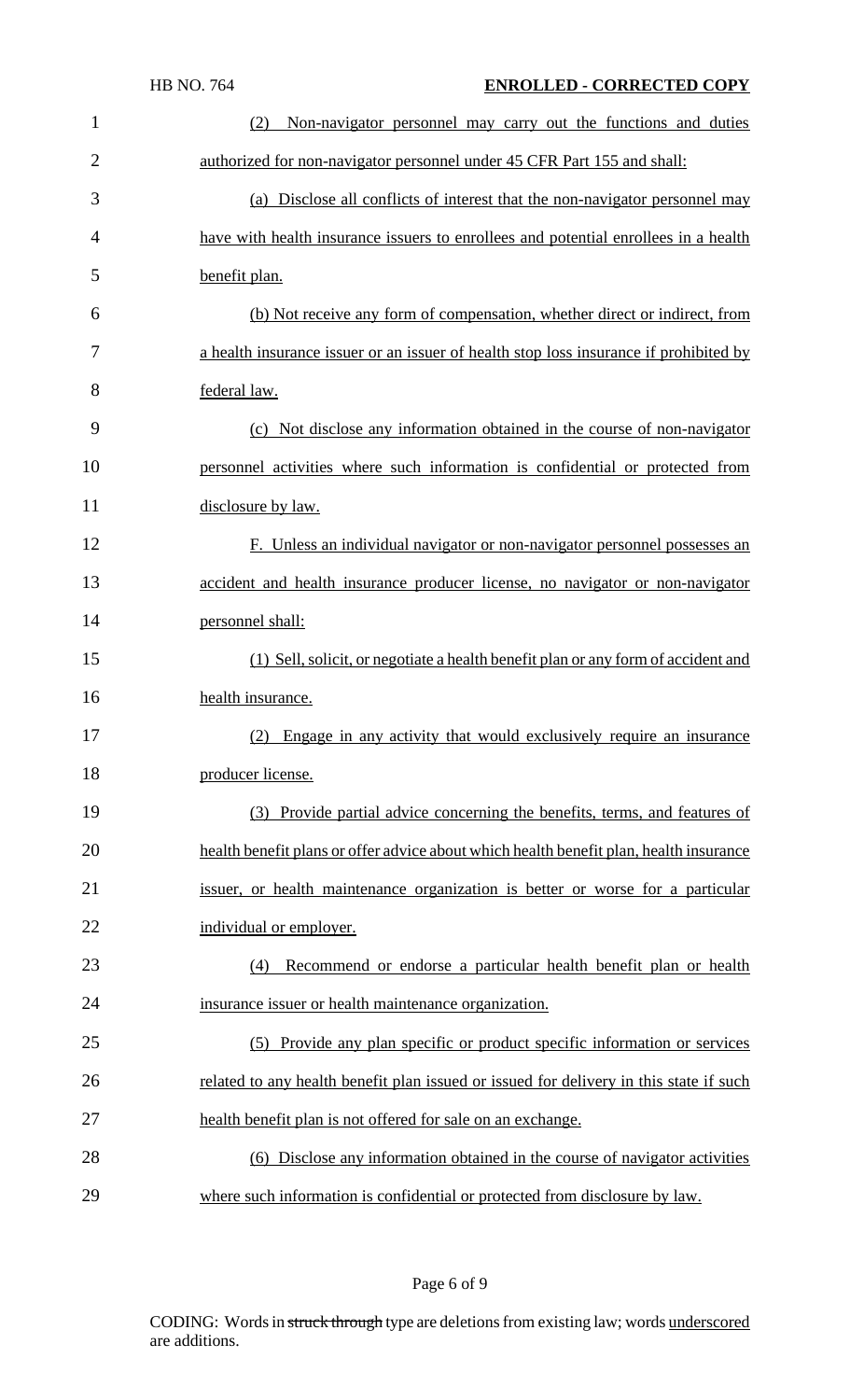| $\mathbf{1}$   | (7) Violate any of the provisions of 45 CFR 155.260 or other state or federal            |
|----------------|------------------------------------------------------------------------------------------|
| $\overline{2}$ | laws or regulations.                                                                     |
| 3              | $G(1)$ The commissioner may place on probation, suspend, revoke, or refuse               |
| 4              | to issue, renew, or reinstate a navigator license, levy a fine not to exceed five        |
| 5              | hundred dollars for each violation, or take any combination of actions for any one       |
| 6              | or more violations of this Section or R.S. 22:1554 or for other good cause.              |
| 7              | (2) The commissioner may examine and investigate the business affairs and                |
| 8              | records of any navigator to determine whether the individual or entity has engaged       |
| 9              | or is engaging in any violation of the provisions of this Section.                       |
| 10             | (3) A navigator entity license may be suspended or revoked, or renewal or                |
| 11             | reinstatement thereof may be refused, or a fine may be levied, with or without a         |
| 12             | suspension, revocation, or refusal to renew a license, if the commissioner finds that    |
| 13             | an individual navigator licensee's violation was known or should have been known         |
| 14             | by the employing or supervising entity and the violation was not reported to the         |
| 15             | commissioner on a timely basis.                                                          |
| 16             | (4) In the event that the commissioner suspends or revokes a navigator                   |
| 17             | license, refuses the renewal or reinstatement of a license, or levies a fine, with or    |
| 18             | without suspension, revocation, or refusal to renew a license, the commissioner, in      |
| 19             | accordance and compliance with R.S. 49:961, shall notify the licensee in writing of      |
| 20             | the determination. An aggrieved party affected by the commissioner's decision, act,      |
| 21             | or order may demand a hearing in accordance with Chapter 12 of this Title, R.S.          |
| 22             | 22:2191 et seq.                                                                          |
| 23             | $H(1)$ An individual navigator shall report to the commissioner any                      |
| 24             | administrative action taken by a governmental agency against him in any jurisdiction     |
| 25             | within thirty calendar days of the final disposition of the matter. This report shall    |
| 26             | include a copy of the order or other relevant legal documents.                           |
| 27             | Within thirty days of the initial pretrial hearing date, an individual<br>(2)            |
| 28             | navigator shall report to the commissioner any criminal prosecution of the navigator     |
| 29             | instituted in any jurisdiction. The report shall include a copy of the initial complaint |
| 30             | filed, the order resulting from the hearing, and any other relevant legal documents.     |

# Page 7 of 9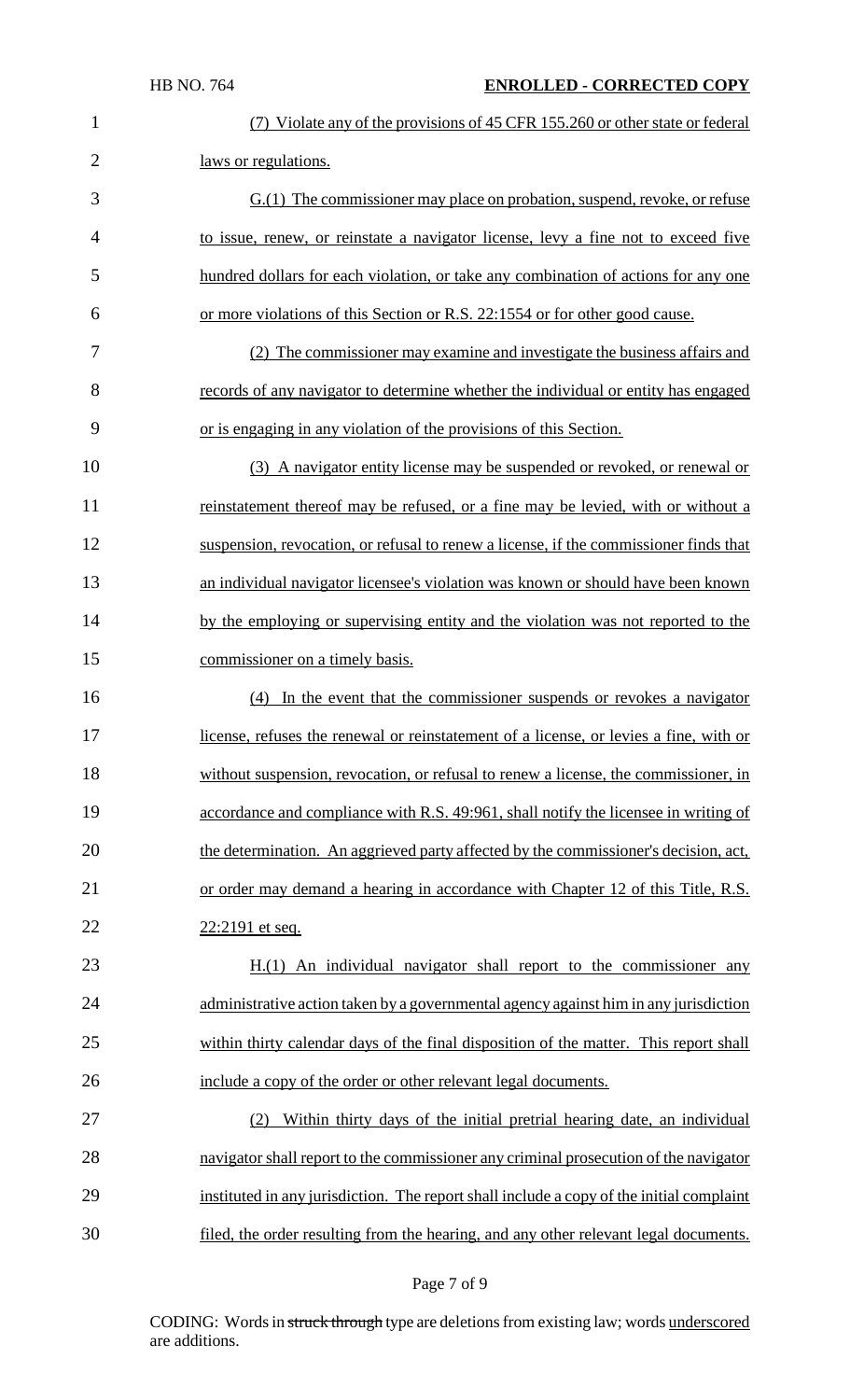### HB NO. 764 **ENROLLED - CORRECTED COPY**

| 1              | (3) An entity that acts as a navigator that terminates the employment,                 |
|----------------|----------------------------------------------------------------------------------------|
| $\overline{2}$ | engagement, affiliation, or other relationship with an individual navigator shall      |
| 3              | notify the commissioner within thirty days following the effective date of the         |
| $\overline{4}$ | termination, using a format prescribed by the commissioner, if the reason for          |
| 5              | termination is one of the reasons set forth in R.S. 22:1554 or the entity has          |
| 6              | knowledge that the individual navigator was found by a court or governmental           |
| 7              | agency to have engaged in any of the activities set forth in R.S. 22:1554. Upon the    |
| 8              | written request of the commissioner, the entity shall provide additional information,  |
| 9              | documents, records, or other data pertaining to the termination or activity of the     |
| 10             | individual navigator.                                                                  |
| 11             | I. The provisions of R.S. 22:1964 and any related rules or regulations shall           |
| 12             | apply to navigators. The activities and duties of navigators shall be deemed to        |
| 13             | constitute transacting the business of insurance.                                      |
| 14             | <u>J. A navigator that is required to file annual and quarterly progress reports</u>   |
| 15             | or annual financial reports with the Centers for Medicare and Medicaid Services        |
| 16             | shall also file such reports with the commissioner within fifteen days of filing with  |
| 17             | the appropriate federal office or agency.                                              |
| 18             | K. The commissioner may promulgate such rules and regulations as may be                |
| 19             | necessary or proper to carry out the provisions of this Section. Such rules and        |
| 20             | regulations shall be promulgated and adopted in accordance with the Administrative     |
| 21             | <u>Procedure Act, R.S. 49:950 et seq.</u>                                              |
| 22             | L. The commissioner may, in addition to his enforcement discretion,                    |
| 23             | establish an enforcement moratorium for the provisions of this Section relating to the |
| 24             | license requirement for navigators, the registration process for non-navigator         |
| 25             | personnel, and any prescribed training, education, or examinations for the purposes    |
| 26             | of properly effectuating the provisions of this Section.                               |
| 27             | Section 2. R.S. $44:4.1(B)(11)$ is hereby amended and reenacted to read as follows:    |
| 28             | §4.1. Exceptions                                                                       |
| 29             | *<br>$\ast$<br>$\ast$                                                                  |

# Page 8 of 9